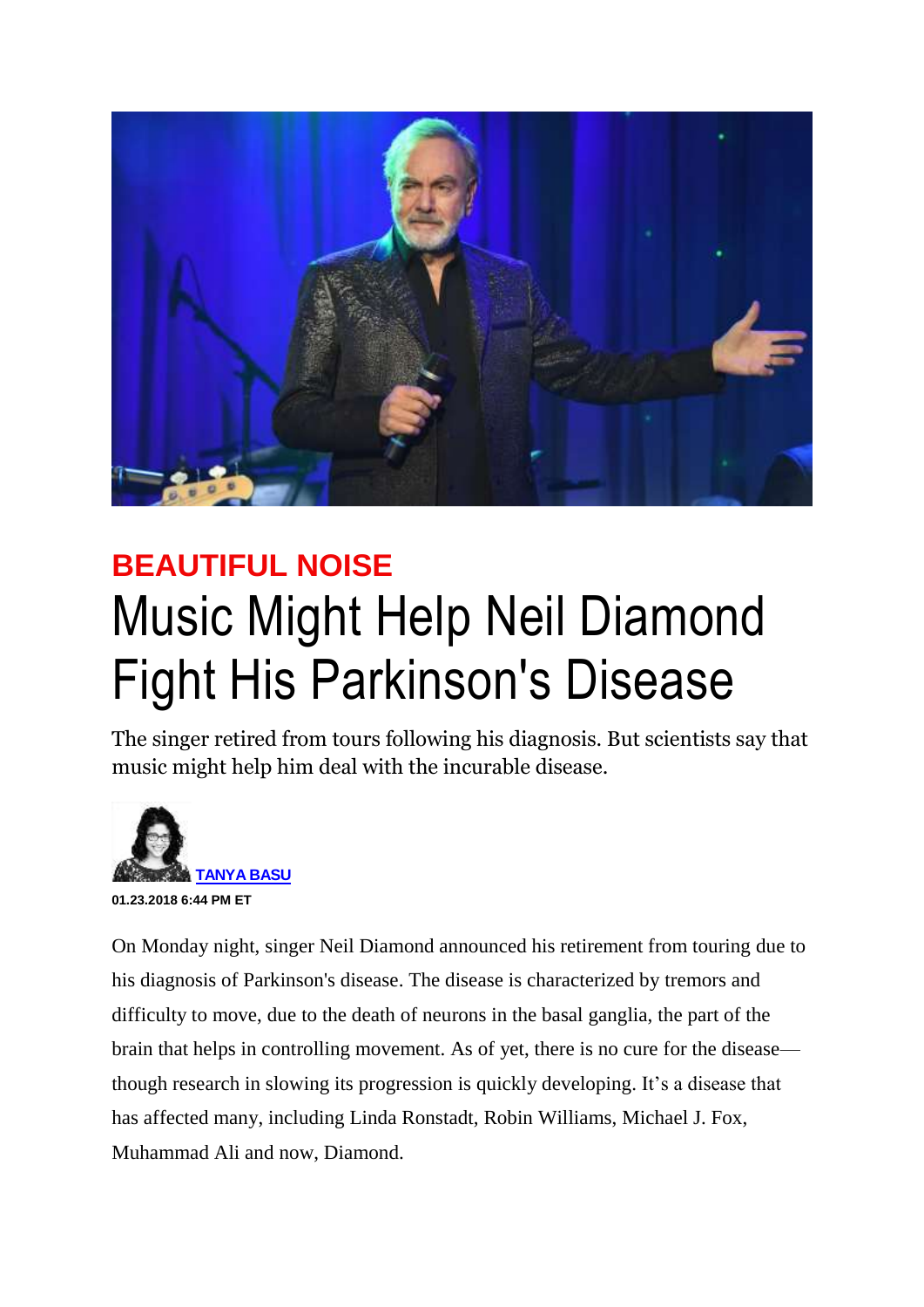Diamond, however, might be in luck in treating the movement issues he will be dealing with: He's a musician, and, according to groundbreaking neuroscience work, music is helpful for alleviating the symptoms of Parkinson's.

What really marks Parkinson's patients from those who don't have the disease is the fact that movement is difficult and can lead to both uncontrollable shaking or being frozen. "They [Parkinson's patients] might think, 'I want to stand up from my chair and go to the kitchen and get a cup of coffee,'" Jessica Grahn, a music neuroscientist and professor at Western Ontario University, told The Daily Beast. "But even though they think it, they might want to do this, it's as if their body doesn't respond to the command."

Grahn's research has focused on how and why the human body responds to music. She's looked at Parkinson's patients and found some very interesting therapeutic effects to cranking the music up that might help point to better lives for those like Diamond living with the disease, and even point to the evolutionary mystery of why music makes us move the way it does.

For one thing, music seems to help release the "brake" the basal ganglia has on movements in several Parkinson's patients Grahn has studied—especially if it's got what Grahn calls a "nice, clear beat." Think something with a steady, oomph oomph bass that doesn't change speed and is predictable, with a sort of marching quality to it, "something to tap your toe to, like dance music or a march, not chillout music or slow sad songs that aren't steady to make them expressive," she described (so maybe not Diamond's reflective "September Morn"). When patients hear something like Diamond's bar classic "Sweet Caroline," however, their basal ganglia reacts and allows them to move.

Why this works, though, is unclear.

Marta Bieńkiewicz-Watson, a post-doctoral researcher studying the neuropsychology of Parkinson's with regards to music, said the relationship between rhythm and the disease is ambiguous. "On the one hand, they lose the ability to keep the time right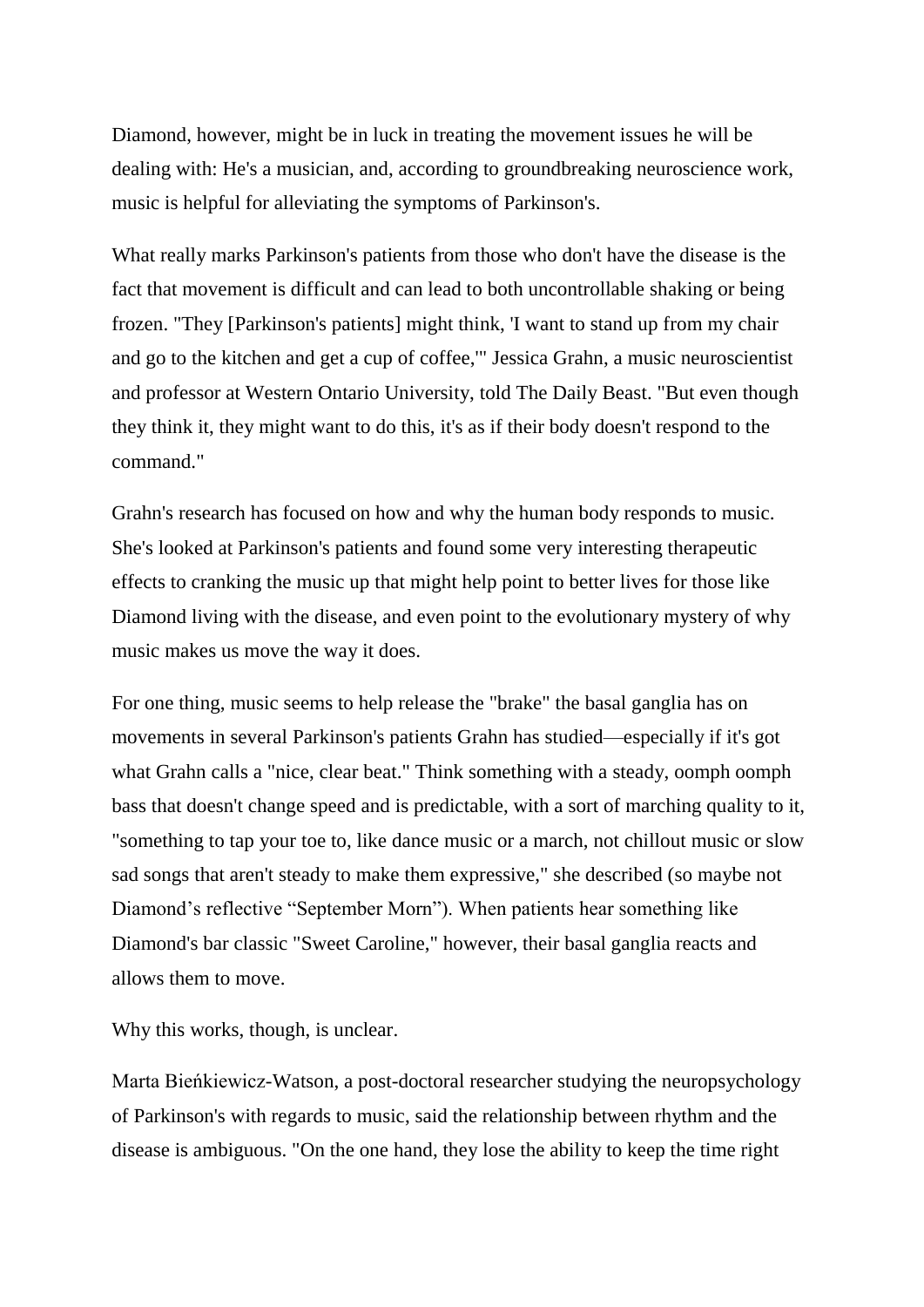(and play music)," she told The Daily Beast via email. "On the other [hand], they easily latch onto temporal structure available to them externally." The inherent structure of music means that the brain "feels" the beat. In mice, this has actually helped to combat the motor and muscular issues typically associated with Parkinson's, with human behavioural evidence starting to mount: "Being physically active at a forced/higher pace than spontaneous for people with Parkinson's is the only factor that has actually demonstrated [slowing down] the progression of Parkinson's."

One theory Grahn proposed for the effectiveness of the beat is the idea that music is an external cue to move; rather than thinking, "I need to walk from Point A to Point B," music acts as a sort of guide that somehow indicates to the brain that movement is okay, nudging the body along.

"It could also be a strong beat is an external cue to get other parts of the body to move," Grahn hypothesized, allowing the beat to act as a sort of metronome for patients as they walk. But there's a gray area here, too: While some patients seem to march to the beat of the drum, so to speak, others find it stressful to follow it. And music doesn't necessarily alleviate the tremors that are associated with Parkinson's. "Dual tasks can be worse, kind of like being on the phone and trying to walk at the same time," she described. "It can create an additional load while doing something difficult. But some patients benefit from it. It certainly doesn't hurt to try."

Regardless of if a person is following the beat in walking or using the beat as a way to tickle movement awake, what's clear is the steady, thumping beat of a song like "Forever in Blue Jeans" matters. It doesn't have to be music the patient enjoys or is included in their favourite Spotify lists—"surprisingly, that doesn't matter much," Grahn said—nor does have to be music they have necessarily heard before, though familiarity certainly helps. Another intriguing quality to the thumping music? Personal experience, however, really helps—a song that jogs memories or has some nostalgic factor helps patients to move.

In Diamond's case, that he's a musician and can sing could prove to be helpful, especially given the fact that he already responds to beats. It depends on if he finds it